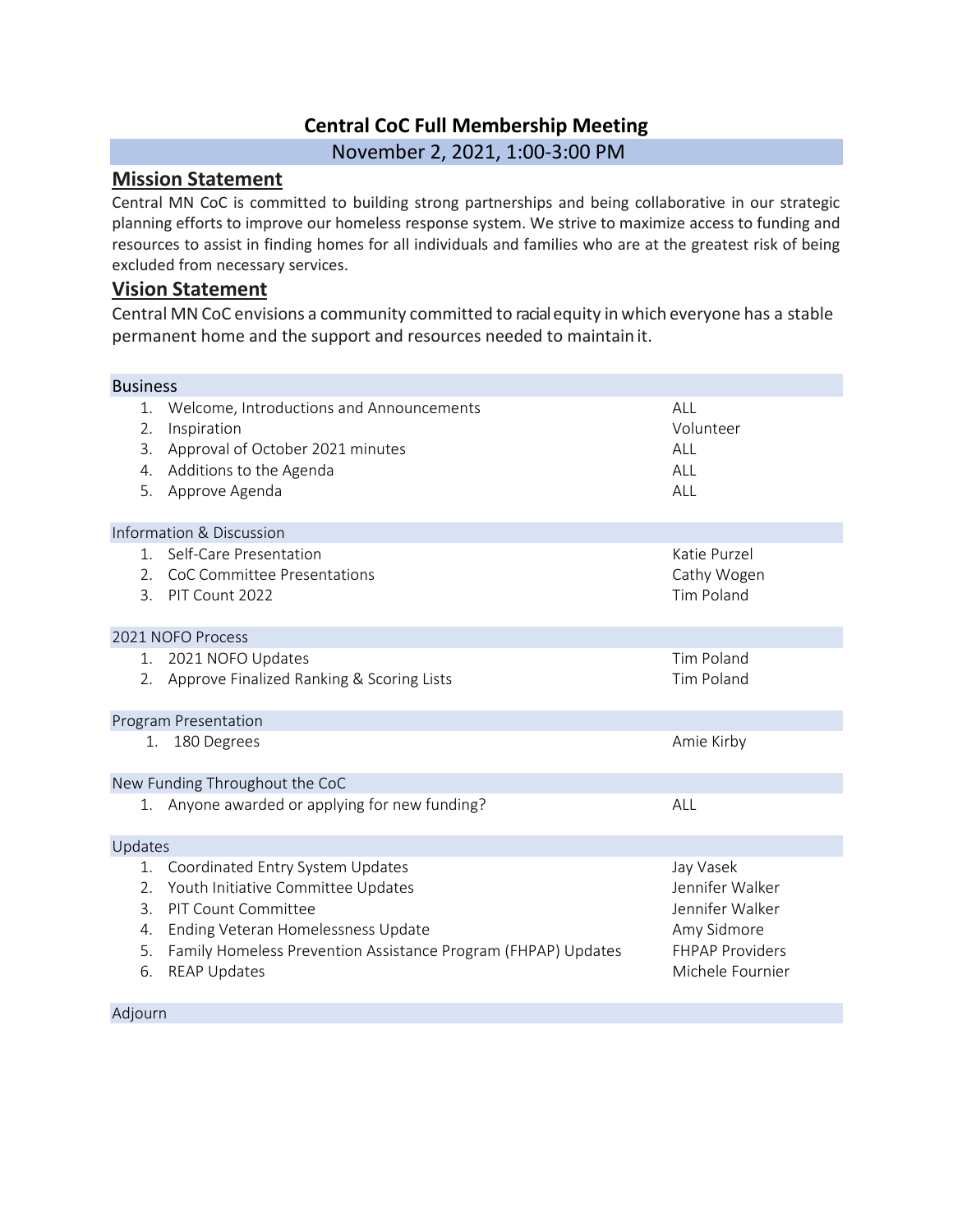|                | <b>Ages on Priority List</b> |              |     |     |              |                |     |                |                |     |            |             |  |  |  |
|----------------|------------------------------|--------------|-----|-----|--------------|----------------|-----|----------------|----------------|-----|------------|-------------|--|--|--|
| <b>Ages</b>    | Jan.                         | Feb.         | Mar | Apr | May          | Jun            | Jul | Aug            | Sep            | Oct | <b>Nov</b> | <b>Dec</b>  |  |  |  |
| 18-24          | 51                           | 44           | 44  | 42  | 29           | 23             | 27  | 33             | 30             | 40  |            |             |  |  |  |
| $60+$          | 28                           | 29           | 27  | 20  | 18           | 15             | 15  | 17             | 26             | 37  |            |             |  |  |  |
| 50-59          | 65                           | 58           | 70  | 65  | 53           | 47             | 37  | 41             | 39             | 45  |            |             |  |  |  |
| 40-49          | 83                           | 71           | 69  | 73  | 65           | 48             | 64  | 67             | 64             | 75  |            |             |  |  |  |
| 30-39          | 150                          | 128          | 126 | 125 | 127          | 100            | 78  | 90             | 95             | 113 |            |             |  |  |  |
| 20-29          | 114                          | 104          | 95  | 88  | 72           | 59             | 60  | 61             | 62             | 78  |            |             |  |  |  |
| 19<            | 3                            | 1            | 4   | 3   | 4            | 4              | 9   | 8              | 8              | 8   |            |             |  |  |  |
| <b>Missing</b> | $\overline{2}$               | $\mathbf{0}$ | 3   | 1   | $\mathbf{1}$ | $\overline{2}$ | 4   | $\overline{2}$ | $\overline{2}$ | 3   |            |             |  |  |  |
| Total          | 445                          | 391          | 394 | 375 | 340          | 275            | 267 | 286            | 296            | 359 | 0          | $\mathbf 0$ |  |  |  |

## **Importance of 30 Day Follow-Ups**

# *Average Length of Time on The Priority List*

| 2021              |       |                              |     |          |     |      |          |     |                                            |     |   |   |
|-------------------|-------|------------------------------|-----|----------|-----|------|----------|-----|--------------------------------------------|-----|---|---|
|                   |       | January February March April |     |          | May | June | July     |     | August September October November December |     |   |   |
| Top <sub>10</sub> | 1013  | 858                          |     | 909 1054 | 979 |      | 936 1032 | 866 | 968                                        | 998 |   |   |
| Top 20            | 690   | 715                          | 759 | 858      | 804 | 758  | 836      | 736 | 795                                        | 810 |   |   |
| Top 30            | 559   | 643                          | 686 | 737      | 706 | 657  | 718      | 650 | 685                                        | 704 |   |   |
| Top 40            | 492   | 598                          | 639 | 699      | 638 | 584  | 638      | 589 | 624                                        | 635 |   |   |
| Top 50            | 452   | 565                          | 602 | 650      | 584 | 532  | 578      | 544 | 571                                        | 583 |   |   |
| Average           | 641.2 | 675.8                        | 719 | 800      | 742 | 693  | 760      | 677 | 728.6                                      | 746 | 0 | 0 |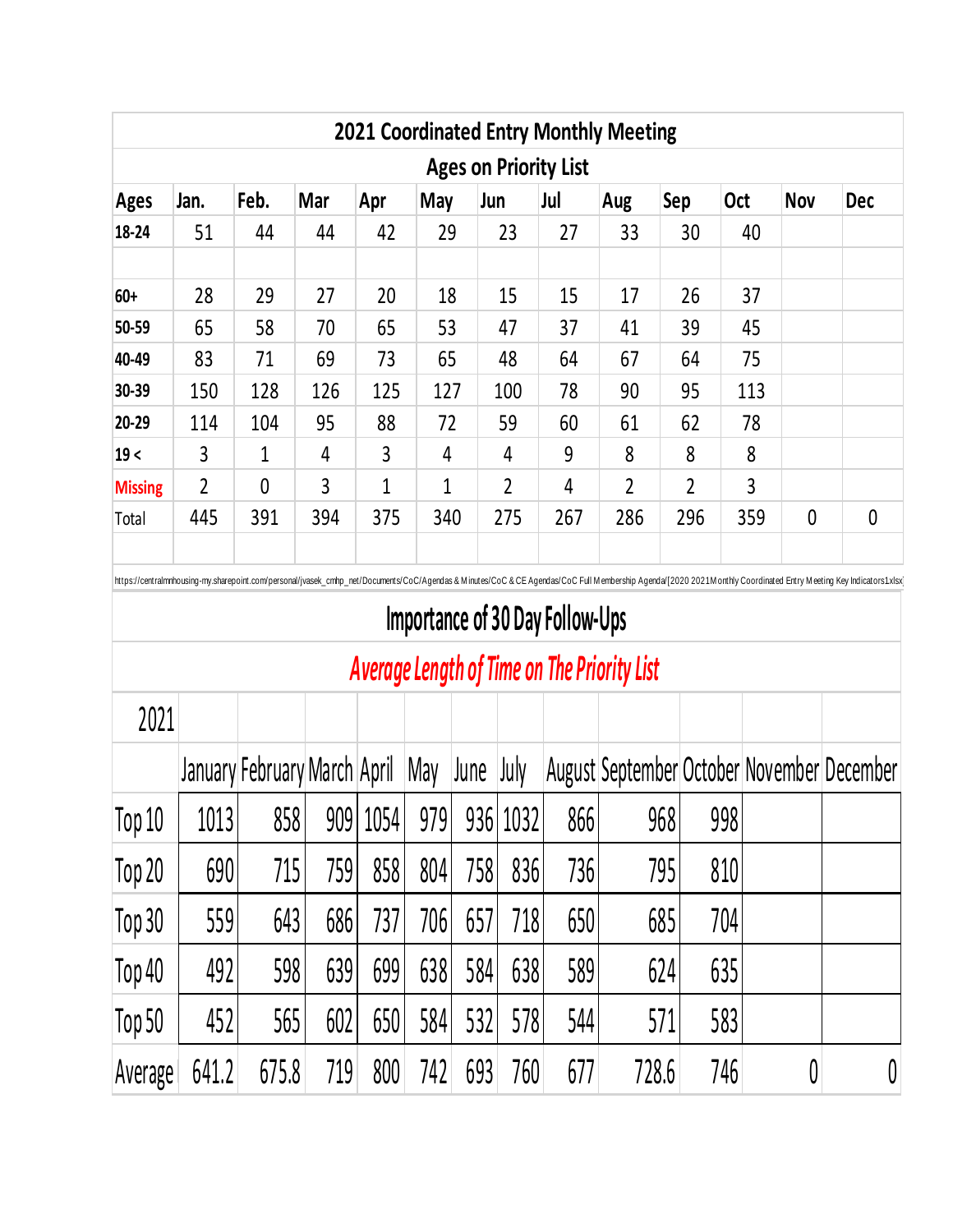|                                                                                                                                                                                                                                                                                   |               |                                                       |              |      | <b>Evaluation of Coordinated Entry System 2021</b> |                |     |                            |      |      |             |      |      |             |                |                                  |
|-----------------------------------------------------------------------------------------------------------------------------------------------------------------------------------------------------------------------------------------------------------------------------------|---------------|-------------------------------------------------------|--------------|------|----------------------------------------------------|----------------|-----|----------------------------|------|------|-------------|------|------|-------------|----------------|----------------------------------|
|                                                                                                                                                                                                                                                                                   |               |                                                       |              |      |                                                    |                |     | From 266 Monitoring Report |      |      |             |      |      |             |                |                                  |
|                                                                                                                                                                                                                                                                                   |               | Date                                                  | 26           | 22   | 24                                                 | 27             | 25  | 29                         | 28   | 25   | 27          | 27   |      |             |                |                                  |
|                                                                                                                                                                                                                                                                                   |               |                                                       | Jan.         | Feb. |                                                    | Mar. April May |     | June                       | July | Aug. | Sept.       | Oct. | Nov. | Dec.        | Totals         | Average                          |
| Number of Referrals Made: 266 Referral Summ                                                                                                                                                                                                                                       | 49            | 84                                                    | 57           | 68   | 74                                                 | 140            | 80  | 82                         | 68   | 34   |             |      |      |             |                |                                  |
| Number of Housholds housed in TH or PH (266                                                                                                                                                                                                                                       | 11            | 10                                                    | 13           | 16   | 11                                                 | 26             | 21  | 9                          | 13   | 13   |             |      |      |             |                |                                  |
| Number of households housed in PH(266 exited                                                                                                                                                                                                                                      |               |                                                       |              | 5    | 10                                                 | 9              | 5   | 17                         | 11   | 5    | 11          | 8    |      |             |                |                                  |
| Number of Denials of Referrals: 266 Referral Su                                                                                                                                                                                                                                   |               |                                                       | 24           | 23   | 10                                                 | 21             | 8   | 6                          | 17   | 15   | 6           | 3    |      |             |                |                                  |
| <b>Number of Chronic Households: PL</b>                                                                                                                                                                                                                                           |               |                                                       | 59           | 49   | 55                                                 | 65             | 33  | 24                         | 20   | 43   | 43          | 56   |      |             |                |                                  |
| Number of Long-Term Homeless Households: P                                                                                                                                                                                                                                        |               |                                                       | 191          | 170  | 180                                                | 197            | 161 | 112                        | 112  | 138  | 101         | 164  |      |             |                |                                  |
| Number of Unhoused Households: 266 PL Dedu                                                                                                                                                                                                                                        |               |                                                       | 659          | 673  | 650                                                | 636            | 608 | 509                        | 473  | 473  | 484         | 515  |      |             |                |                                  |
| Number of Households who exited the list w/o                                                                                                                                                                                                                                      |               |                                                       | 22           | 70   | 54                                                 | 63             | 61  | 74                         | 64   | 60   | 44          | 46   |      |             |                |                                  |
|                                                                                                                                                                                                                                                                                   |               |                                                       |              |      |                                                    |                |     |                            |      |      |             |      |      |             |                |                                  |
|                                                                                                                                                                                                                                                                                   |               |                                                       |              |      |                                                    |                |     |                            |      |      |             |      |      |             |                |                                  |
|                                                                                                                                                                                                                                                                                   |               |                                                       |              |      |                                                    |                |     |                            |      |      |             |      |      |             |                |                                  |
| ** The CE Monitoring report counts clients with referrals as being on the Priority List. This means that all clients on the Pending Referrals and Acknowledged Referrals tabs, and some of<br>the clients on the Resolved Referrals tab, will be included on the PL Summary tabs. |               |                                                       |              |      |                                                    |                |     |                            |      |      |             |      |      |             |                |                                  |
| https://centralmnhousing-my.sharepoint.com/personal/jvasek_cmhp_net/Documents/CoC/Agendas & Minutes/CoC& CE Agendas/CoC Full Membership Agenda/2020 2021 Monthly Coordinated Entry Meeting Key Indicators1.xlsx]2021 Evaluatio                                                    |               |                                                       |              |      |                                                    |                |     |                            |      |      |             |      |      |             |                |                                  |
|                                                                                                                                                                                                                                                                                   |               | 2021 Monthly Coordinated Entry Meeting Key Indicators |              |      |                                                    |                |     |                            |      |      |             |      |      |             |                |                                  |
|                                                                                                                                                                                                                                                                                   |               |                                                       |              |      |                                                    |                |     |                            |      |      |             |      |      |             |                |                                  |
|                                                                                                                                                                                                                                                                                   |               |                                                       |              |      |                                                    |                |     |                            |      |      |             |      |      |             |                |                                  |
|                                                                                                                                                                                                                                                                                   |               |                                                       |              |      |                                                    |                |     |                            |      |      |             |      |      |             |                |                                  |
|                                                                                                                                                                                                                                                                                   |               |                                                       |              |      |                                                    |                |     | 3 <                        |      |      |             |      |      |             | <b>Monthly</b> |                                  |
|                                                                                                                                                                                                                                                                                   |               |                                                       | <b>Total</b> |      |                                                    |                |     | Ave.                       |      |      | 4 Ave.      |      |      | 5 Ave.      | <b>Assessm</b> |                                  |
|                                                                                                                                                                                                                                                                                   |               | Google Homele                                         |              |      |                                                    |                |     | <b>Days</b>                |      |      | <b>Days</b> |      |      | <b>Days</b> | ent            |                                  |
|                                                                                                                                                                                                                                                                                   | <b>Active</b> | <b>Docs</b>                                           | SS           |      | Ave. Da #3                                         |                |     | on PL                      | #4   |      | on PL       | #5   |      | on PL       | <b>Numbers</b> |                                  |
|                                                                                                                                                                                                                                                                                   | 445           | 2                                                     | 447          |      | 209                                                |                | 1   |                            | 43   | 21   | 197         |      | 47   | 214         |                | 42                               |
|                                                                                                                                                                                                                                                                                   | 391           | 7                                                     | 398          |      | 202                                                |                | 0   |                            | 0    | 20   | 135         |      | 40   | 176         |                | 41                               |
|                                                                                                                                                                                                                                                                                   | 394           | $\overline{7}$                                        | 401          |      | 205                                                |                | 0   |                            | 0    | 20   | 135         |      | 40   | 200         |                | 50                               |
| January (27)<br>February (22)<br>March (24)<br><b>April (27)</b>                                                                                                                                                                                                                  | 375           | 3                                                     | 378          |      | 222                                                |                | 0   |                            | 0    | 17   | 165         |      | 32   | 239         |                | 42                               |
| May (25)                                                                                                                                                                                                                                                                          | 340           | 3                                                     | 343          |      | 207                                                |                | 0   |                            | 0    | 16   | 186         |      | 35   | 242         |                |                                  |
| June (29)                                                                                                                                                                                                                                                                         | 275           | 3                                                     | 278          |      | 185                                                |                | 0   |                            | 0    | 10   | 123         |      | 30   | 264         |                |                                  |
| <b>July (28)</b>                                                                                                                                                                                                                                                                  | 267           | 3                                                     | 270          |      | 196                                                |                | 0   |                            | 0    | 13   | 189         |      | 27   | 238         |                |                                  |
|                                                                                                                                                                                                                                                                                   | 286           | 4                                                     | 290          |      | 191                                                |                | 0   |                            | 0    | 16   |             | 71   | 23   | 246         |                |                                  |
| August (25)<br>September (27)                                                                                                                                                                                                                                                     | 296           | $\overline{7}$                                        | 303          |      | 187                                                |                | 0   |                            | 0    | 17   |             | 96   | 31   | 192         |                |                                  |
| October (27)                                                                                                                                                                                                                                                                      | 359           | 6                                                     | 365          |      | 174                                                |                | 0   |                            | 0    | 18   | 103         |      | 38   | 191         |                |                                  |
| November ()                                                                                                                                                                                                                                                                       |               |                                                       |              | 0    |                                                    |                |     |                            |      |      |             |      |      |             |                |                                  |
| December ()                                                                                                                                                                                                                                                                       |               |                                                       |              | 0    |                                                    |                |     |                            |      |      |             |      |      |             |                | 40<br>47<br>44<br>50<br>48<br>74 |

https://centralmnhousing-my.sharepoint.com/personal/jvasek\_cmhp\_net/Documents/CoC/Agendas & Minutes/CoC & CE Agendas/CoC Full Membership Agenda/[2020 2021M onthly Coordinated Entry Meeting Key Indicators1.xlsx)2021